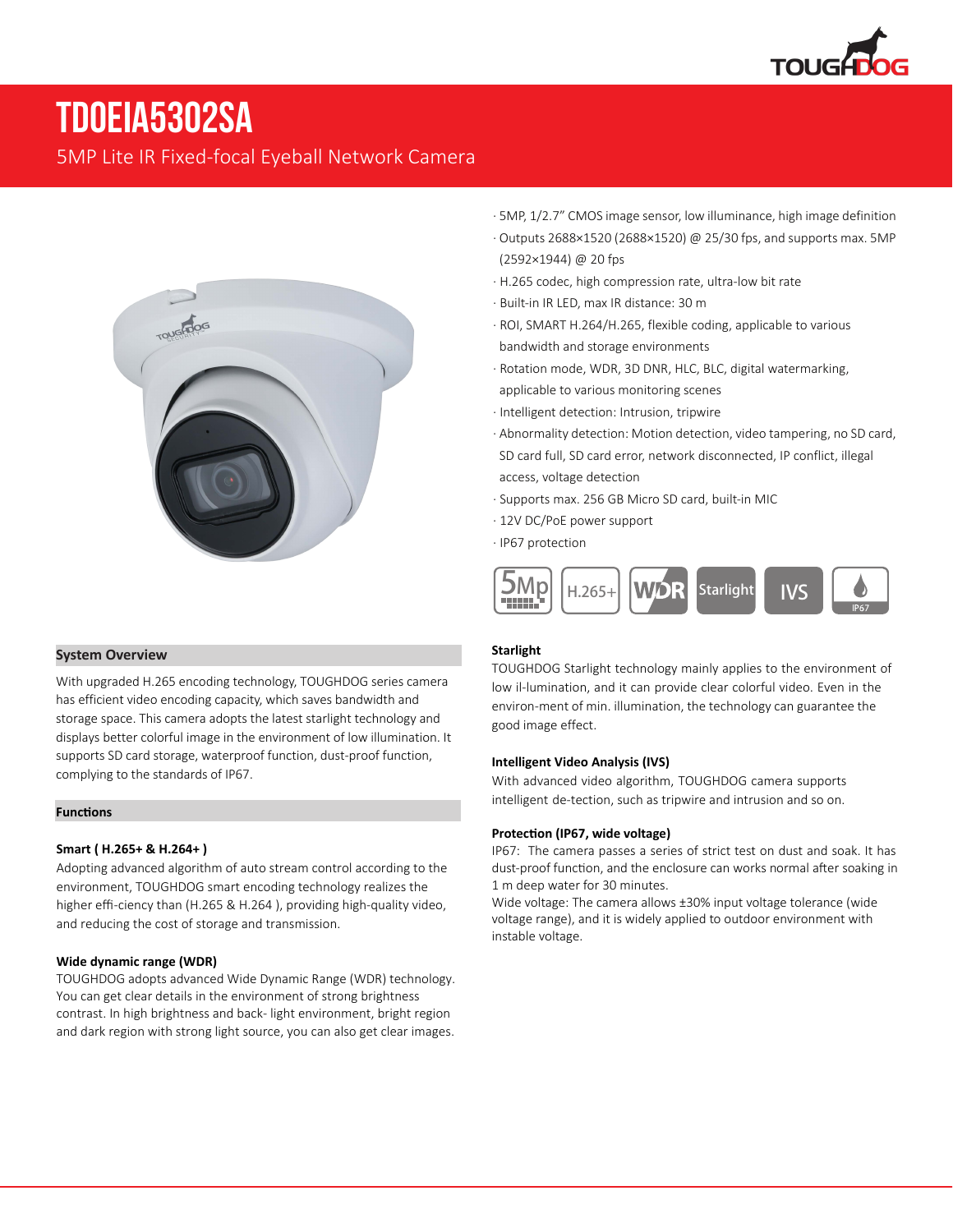## **TDOEIA5302SA**

## **Technical Specification**

## Camera

| Callield                 |          |                                                                                                                       |                       |                      |                                |
|--------------------------|----------|-----------------------------------------------------------------------------------------------------------------------|-----------------------|----------------------|--------------------------------|
| Image Sensor             |          | 1/2.7" 5Megapixel progressive CMOS                                                                                    |                       |                      |                                |
| <b>Effective Pixels</b>  |          | 2592 (H) × 1944 (V)                                                                                                   |                       |                      |                                |
| <b>ROM</b>               |          | 128 MB                                                                                                                |                       |                      |                                |
| <b>RAM</b>               |          | 256 MB                                                                                                                |                       |                      |                                |
| Scanning System          |          | Progressive                                                                                                           |                       |                      |                                |
| Electronic Shutter Speed |          | Auto/Manual 1/3 s-1/100000 s                                                                                          |                       |                      |                                |
| Min. Illumination        |          | 0.008 Lux @ F1.6                                                                                                      |                       |                      |                                |
| <b>IR Distance</b>       |          | 30 m (98.43 ft)                                                                                                       |                       |                      |                                |
| IR On/Off Control        |          | Auto/Manual                                                                                                           |                       |                      |                                |
| IR LEDs Number           |          | $\overline{2}$                                                                                                        |                       |                      |                                |
| Pan/Tilt/Rotation Range  |          | Pan: 0°-360°<br>Tilt: 0°-78°<br>Rotation: 0°-360°                                                                     |                       |                      |                                |
| Lens                     |          |                                                                                                                       |                       |                      |                                |
| Lens Type                |          | Fixed                                                                                                                 |                       |                      |                                |
| Mount Type               |          | M12                                                                                                                   |                       |                      |                                |
| Focal Length             |          | $2.8$ mm<br>$3.6$ mm                                                                                                  |                       |                      |                                |
| Max. Aperture            |          | F1.6<br>F1.6                                                                                                          |                       |                      |                                |
| Field of View            |          | 2.8 mm:<br>Pan: 103.0°<br>Tilt: 71.0°<br>Diagonal: 132.0°<br>3.6 mm:<br>Pan: 84.0°<br>Tilt: 58.0°<br>Diagonal: 110.0° |                       |                      |                                |
| Iris Type                |          | Fixed aperture                                                                                                        |                       |                      |                                |
| Close Focus Distance     |          | 2.8 mm: 0.9 m (2.95 ft)<br>3.6 mm: 1.6 m (3.61 ft)                                                                    |                       |                      |                                |
| <b>DORI</b><br>Distance  | Lens     | Detect                                                                                                                | Observe               | Recognize            | Identify                       |
|                          | $2.8$ mm | 56 m<br>$(183.73 \text{ ft})$                                                                                         | 22.4 m<br>(73.49 ft)  | 11.2 m<br>(36.75 ft) | 5.6 <sub>m</sub><br>(18.37 ft) |
|                          | 3.6 mm   | 80 m<br>(262.47 ft)                                                                                                   | 32.0 m<br>(104.99 ft) | 16.0 m<br>(52.49 ft) | 8.0 <sub>m</sub><br>(26.25 ft) |
|                          |          |                                                                                                                       |                       |                      |                                |

#### Smart event

| <b>General IVS Analytics</b> | Tripwire; intrusion                                                                                                                                       |  |  |
|------------------------------|-----------------------------------------------------------------------------------------------------------------------------------------------------------|--|--|
| Video                        |                                                                                                                                                           |  |  |
| Video Compression            | H.265; H.264; H.264B; MJPEG                                                                                                                               |  |  |
| Smart Codec                  | Yes                                                                                                                                                       |  |  |
| Video Frame Rate             | Main stream:<br>$2592 \times 1944$ (1 fps-20 fps)<br>2688 × 1520 (1 fps-25/30 fps)<br>Sub stream:<br>704 × 576 (1 fps-25 fps)<br>704 × 480 (1 fps-30 fps) |  |  |

| Stream Capability       | 2 streams                                                                                                                                                                                                 |  |  |
|-------------------------|-----------------------------------------------------------------------------------------------------------------------------------------------------------------------------------------------------------|--|--|
| Resolution              | 2592×1944(2592×1944); 2688×1520(2688×1520);<br>3M(2048×1536); 2304×1296(2304×1296);<br>1080p(1920×1080); 1.3M (1280 × 960);<br>720p(1280×720); D1(704×576/704×480);<br>VGA(640×480); CIF(352×288/352×240) |  |  |
| <b>Bit Rate Control</b> | CBR/VBR                                                                                                                                                                                                   |  |  |
| Video Bit Rate          | H.264: 32 Kbps-8192 Kbps<br>H.265: 12 Kbps-8192 Kbps                                                                                                                                                      |  |  |
| Day/Night               | Auto(ICR)/Color/B/W                                                                                                                                                                                       |  |  |
| <b>BLC</b>              | Yes                                                                                                                                                                                                       |  |  |
| <b>HLC</b>              | Yes                                                                                                                                                                                                       |  |  |
| <b>WDR</b>              | 120 dB                                                                                                                                                                                                    |  |  |
| White Balance           | Auto/natural/street lamp/outdoor/manual/regional<br>custom                                                                                                                                                |  |  |
| Gain Control            | Auto/Manual                                                                                                                                                                                               |  |  |
| Noise Reduction         | 3D DNR                                                                                                                                                                                                    |  |  |
| <b>Motion Detection</b> | OFF/ON (4 areas, rectangular)                                                                                                                                                                             |  |  |
| Region of Interest(RoI) | Yes (4 areas)                                                                                                                                                                                             |  |  |
| Smart IR                | Yes                                                                                                                                                                                                       |  |  |
| Image Rotation          | 0°/90°/180°/270° (Supports 90°/270° with 2688 × 1520<br>resolution and lower.)                                                                                                                            |  |  |
| Mirror                  | Yes                                                                                                                                                                                                       |  |  |
| Privacy Masking         | 4 areas                                                                                                                                                                                                   |  |  |
| Audio                   |                                                                                                                                                                                                           |  |  |
| Built-in MIC            | Yes                                                                                                                                                                                                       |  |  |
| Audio Compression       | G.711A; G.711Mu; G.726; AAC                                                                                                                                                                               |  |  |
| Network                 |                                                                                                                                                                                                           |  |  |
| Network                 | RJ-45 (10/100 Base-T)                                                                                                                                                                                     |  |  |
| Protocol                | IPv4; IPv6; HTTP; HTTPS; TCP; UDP; ARP; RTP; RTSP;<br>RTCP; RTMP; SMTP; FTP; SFTP; DHCP; DNS; DDNS;<br>QoS; UPnP; NTP; Multicast; ICMP; IGMP; NFS; PPPoE;<br>802.1x; Bonjour                              |  |  |
| Interoperability        | ONVIF(Profile S/Profile G/Profile T);CGI; P2P;<br>Milestone; Genetec                                                                                                                                      |  |  |
| User/Host               | 20                                                                                                                                                                                                        |  |  |
| Edge Storage            | Cloud; FTP; SFTP; Micro SD Card (support max. 256<br>GB); NAS                                                                                                                                             |  |  |
| <b>Browser</b>          | IE<br>Chrome<br>Firefox                                                                                                                                                                                   |  |  |
| Management Software     | Smart PSS; DSS; DMSS                                                                                                                                                                                      |  |  |
| Mobile Phone            | IOS; Android                                                                                                                                                                                              |  |  |
| Certification           |                                                                                                                                                                                                           |  |  |
| Certifications          | CE-LVD: EN60950-1<br>CE-EMC: Electromagnetic Compatibility Directive<br>2014/30/EU<br>FCC: 47 CFR FCC Part 15, Subpart B                                                                                  |  |  |